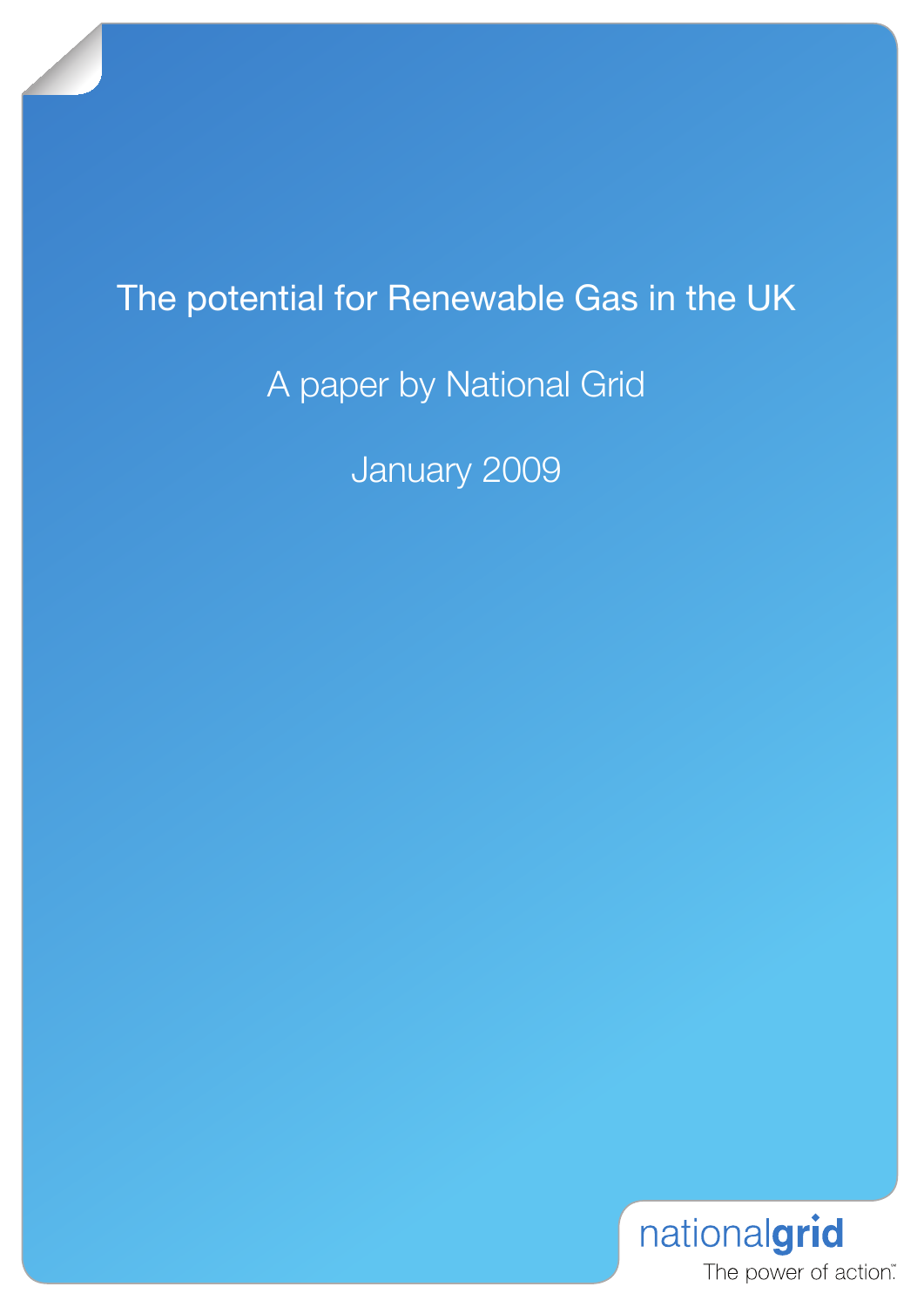#### **Executive Summary**

Renewable gas has the potential to make a significant contribution to the UK's renewable energy and carbon reduction targets for 2020. And in the longer term, with the right government policies in place, renewable gas could meet up to 50% of UK residential gas demand. Produced mainly via a process of anaerobic digestion (AD) or thermal gasification of the UK's biodegradeable waste, renewable gas represents a readily implementable solution for delivering renewable heat to homes in the UK. Renewable gas can also deliver greater security of energy supply for the country as well as a solution for waste management as UK landfill capacity declines.

In terms of the cost to the UK of delivering renewable gas, it is estimated that the marginal cost (i.e. that over and above the cost of the waste infrastructure which must be built anyway in the UK to deal with reducing landfill capacity) would be in the region of £10bn. This cost compares well with the likely cost of delivering other large scale renewables such as wind. The unit cost of renewable gas would be of a similar level to the cost of other sources of renewable energy which are currently supported with subsidies.

There are no insurmountable technical or safety barriers to delivering this solution (the technology is already being deployed in many other countries). The key to delivery is Government policy and regulation. The following policy developments are urgently required:

- ◆ A commercial incentive for renewable gas producers to upgrade and grid-inject their gas rather than generate electricity which is currently incentivised under the RO scheme despite being a generally much less efficient use of the valuable waste stream;
- $\triangle$  A comprehensive waste management policy for the UK to ensure that each waste stream is directed to the most appropriate technology to maximise energy recovery and recycling
- ◆ A regulatory framework to provide incentives and to clarify the roles and responsibilities of the gas transporters with respect to renewable gas connections;
- ◆ Continued support for R&D in renewable gas production and upgrade technologies.

Renewable gas represents a great opportunity to deliver 'green heat' to the UK. It is a unique, large scale solution which unlike other options such as district heating and heat pumps utilises existing heat infrastructure (i.e. gas grids) already largely paid for by the consumer. So renewable gas does not require consumers to find the money for new heating installations in the home and also avoids the disruptive road works that would be required to build more network infrastructure.

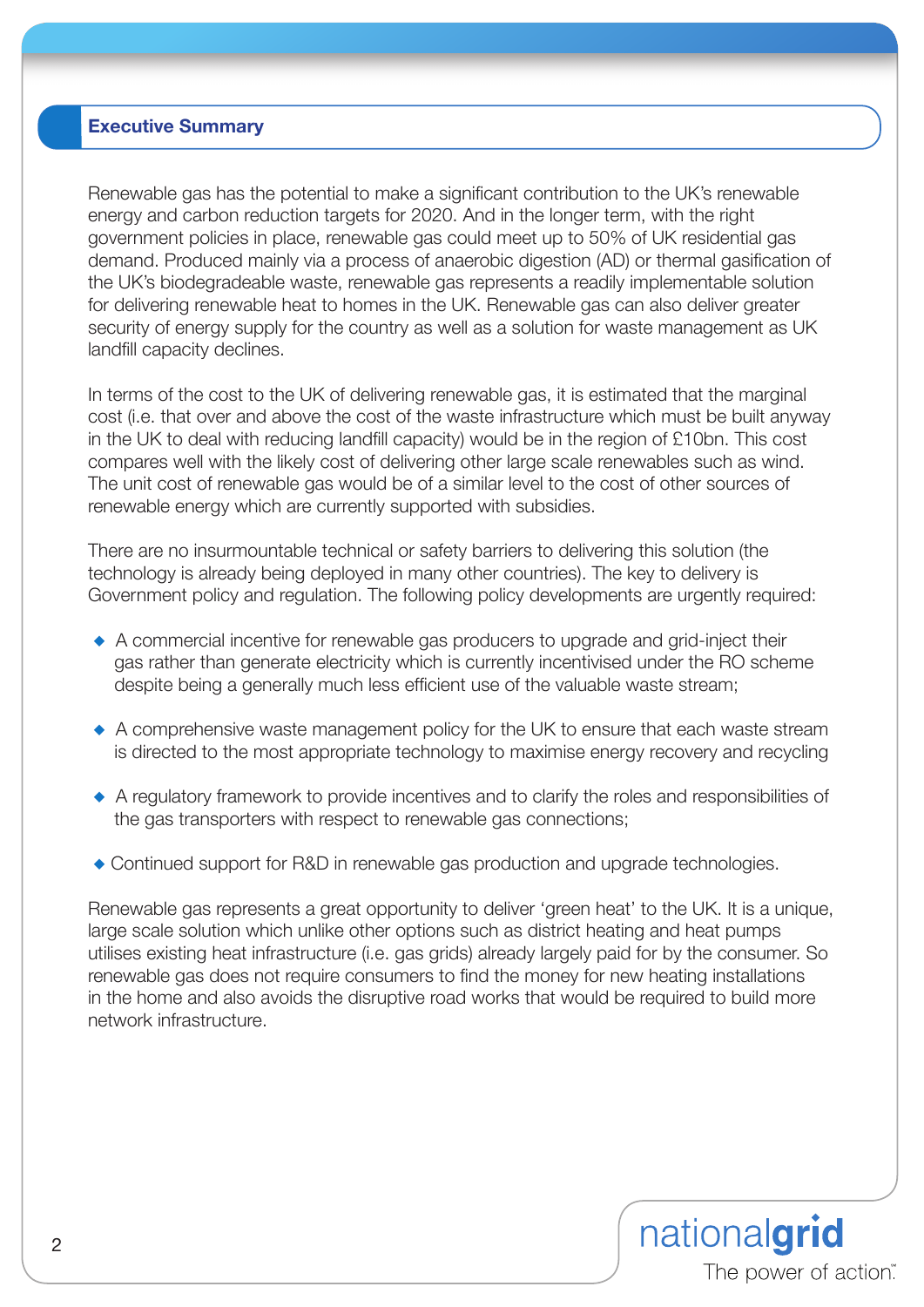### **Background**

The debate on how to deliver 'green' or renewable heat to UK homes is picking up momentum. However, most of the discussion to date has focussed on the potential for heat-pumps, solar thermal, district heating and biomass boilers. It is well recognised that the energy mix of the future will require a wide range of solutions rather than a single answer. However, the potential for one large-scale solution has been overlooked so far. That is the potential for renewable gas, produced predominantly from waste, to be injected into the gas grid to meet residential heat demand.

Currently, renewable gas production in the form of landfill gas and sewage gas represents a significant proportion of the UK's current renewable energy portfolio. In the region of 1.4bcm (billion cubic meters) of renewable gas are produced in the UK at the moment – which could meet around 1% of total UK gas demand. However, because of the commercial incentives (the Renewable Obligation Scheme), all of this gas is used to generate electricity at efficiency levels of around 30% in most cases. If the gas was to be injected into the gas grid, then this could be delivered straight into consumers' homes and utilised for heating at efficiency rates in excess of 90%. This would in itself more than double the contribution of existing renewable gas sources to the renewables target.



Before renewable gas can be injected into the UK gas network, it must be cleaned or "upgraded" to meet UK gas pipeline specifications. The main purpose of this process is to remove gases such as carbon dioxide and hydrogen sulphide to leave an almost pure (~98%) methane gas. This upgraded gas is often termed biomethane. Renewable gas upgraded to biomethane followed by injection into the gas grid is a technology which is already being deployed in many countries in Europe – including Germany, France and Austria. In the US, National Grid takes landfill gas from the Staten Island landfill and injects the cleaned gas into our New York Grid.

In terms of the technology to produce renewable gas or biomethane, the key ones are anaerobic digestion, which is more suited to producing renewable gas from wet wastes, and gasification – better suited to dry wastes and many energy crops. Anaerobic digestion is not without its challenges but it is a very well established technology which has been used for hundreds of years and is currently used in most sewage works and some waste processing plants in the UK. Gasification technology is less well developed for use on waste – having previously been used in some form for gasifying coal up until the early 1970s. Gasification technology is progressing and developing apace with demonstration plants being built in this country and around the world. The other relevant technology is that required for the gas "clean-up" or "upgrading". Again, this technology is already being used in other countries and the costs of it are falling as new techniques emerge.

> nationalgrid The power of action"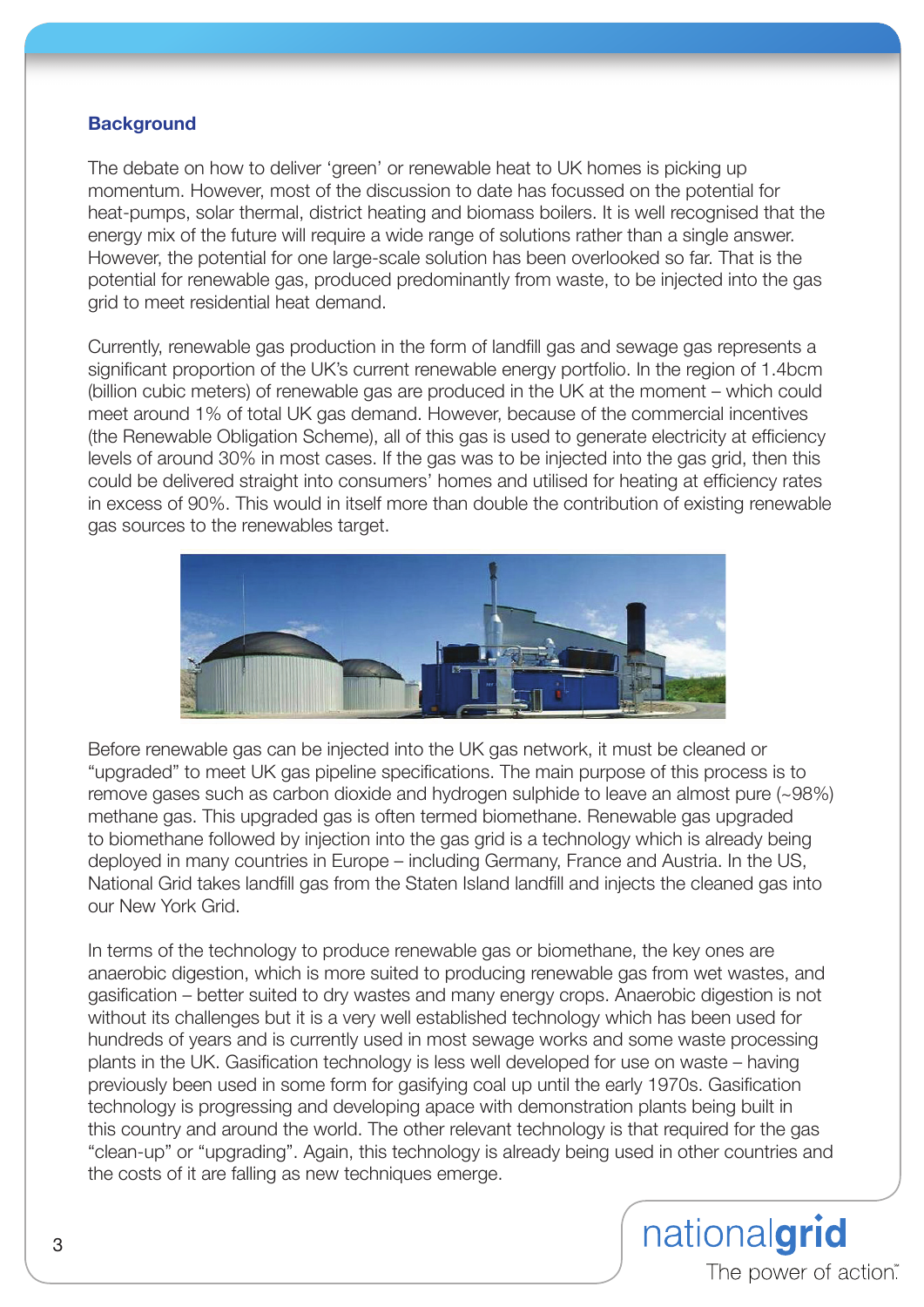#### **The potential for Renewable Gas in the UK**

As part of our wider efforts to understand and facilitate the development of the UK's future energy portfolio, National Grid has carried out some analysis to evaluate the potential for renewable gas to contribute to that mix. Ernst & Young were commissioned to provide support with this analysis which considered two different scenarios for 2020. The work considered all of the waste streams for the UK as well as a possible limited contribution from sustainable energy crops.

The "Baseline" scenario considers a world where a significant proportion of waste still goes to landfill, is not sorted appropriately or is still used for electricity generation – rather than being used for renewable gas production. The "Stretch" scenario aims to see what could be achieved with renewable gas if policies are put in place to ensure that all waste is directed towards renewable gas production and that the most appropriate (high yielding) technology is used for each type of waste.

The results of this analysis are illustrated in the table below which sets out the contribution of each of the key waste streams under each of the scenarios:

|                                      | 2020 (baseline)<br>million $m3$ | 2002 (stretch)<br>million $m3$ |  |
|--------------------------------------|---------------------------------|--------------------------------|--|
|                                      |                                 |                                |  |
| Sewage / waste water                 | 270                             | 629                            |  |
| Manure - dairy and cattle            | 254                             | 507                            |  |
| <b>Agricultural waste</b>            | 234                             | 967                            |  |
| Food waste                           | 729                             | 1,333                          |  |
| Biodegradable waste                  | 1,042                           | 8,328                          |  |
| <b>Wood waste</b>                    | 1,253                           | 2,697                          |  |
| <b>Miscanthus</b>                    | 1,845                           | 3,971                          |  |
| <b>Total</b>                         | 5,625                           | 18,432                         |  |
|                                      |                                 |                                |  |
| As % total UK gas demand (~97bcm)    | 5%                              | 18%                            |  |
| As % residential gas demand (~35bcm) | 15%                             | 48%                            |  |

#### **Potential renewable gas production scenarios - volume of upgraded biomethane**

nationalgrid The power of action"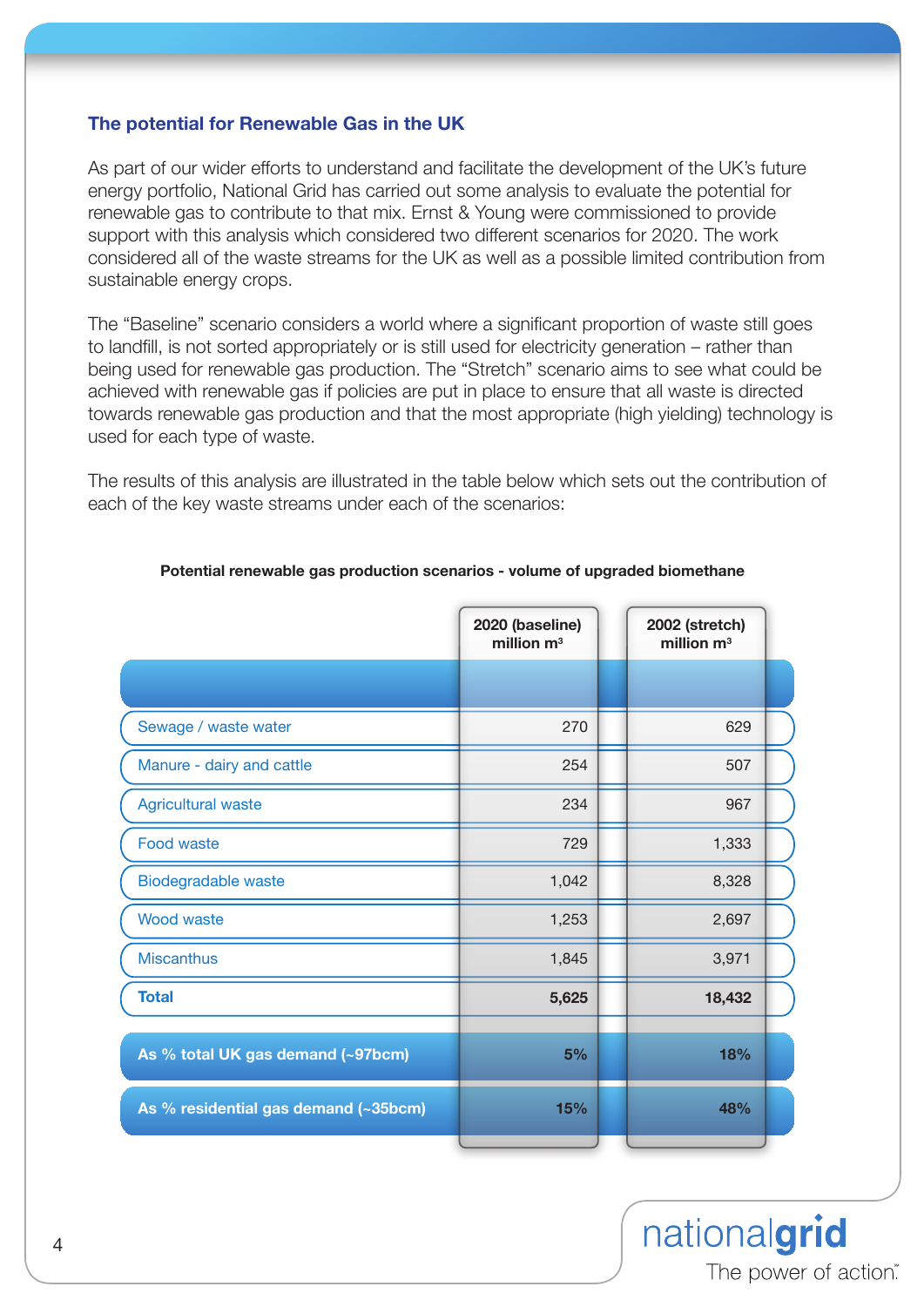As the table highlights, current UK total gas demand is around 97bcm (billion cubic metres) and residential demand around 35bcm. So our figures suggest that renewable gas could contribute in the region of 5% to 18% of total UK gas demand. And in a future world where much of our electricity needs may be met by renewable generation such as wind rather than gas generation, what is even more interesting is the proportion of residential (heat) demand that renewable gas could satisfy. The figures above indicate that up to 50% of residential gas demand could be met with renewable gas in the "Stretch" scenario.

Furthermore, as a proportion of the UK's total energy demand, 18bcm of renewable gas would represent in the region of 10% of that total – meaning that renewable gas could deliver up to two thirds of the UK renewable energy target of 15% by 2020.

The stretch scenario should be seen as a "technical potential" figure which would require every person and every business in the country to sort and direct their waste appropriately. Clearly, this would be a significant challenge, but it is important to highlight the major impact that renewable gas could have with the right policies and therefore draw attention to the fact that if even just a half, or a quarter of this potential were realised, then this would still have a very positive impact on the achievability of the UK's environmental goals and climate change targets.

#### **The economics**

In terms of the total cost to the UK economy, it is estimated that the capex required to deliver the "stretch" scenario would be in the region of £30bn. However, a significant proportion of this (around £20bn) relates to the cost of waste infrastructure which needs to be built anyway, because of a diminishing landfill capacity, and is effectively therefore a 'sunk cost' to the UK. So the relevant figure to consider is the marginal cost of the infrastructure required to upgrade and inject the renewable gas into the gas grid – which is estimated to be something in the region of £10bn. Given that this could deliver two thirds of the 2020 renewables target, this cost compares very well with the likely costs of delivering other large scale renewables such as wind.

The analysis indicates that the cost of producing and injecting a unit of pipeline quality renewable gas is, at an average of around £100/Mwh, of the same order as the cost of energy from other RO supported renewable sources. By way of comparison for example, the cost of off-shore wind can be approximated by looking at the cost of buying wind generated electricity which is around £100/Mwh (assuming 1.5 ROCs at £35 each and £65/Mwh "brown" electricity price).

This figure for renewable gas includes the cost of production, upgrade and injection. In the case of food waste and biodegradeable waste this cost may be brought down considerably if it is assumed that a "gate fee" is charged for processing the waste – that is, the renewable gas producers can get an income stream for taking the waste away. This is illustrated in the chart below where a gate fee has been assumed for these two waste streams: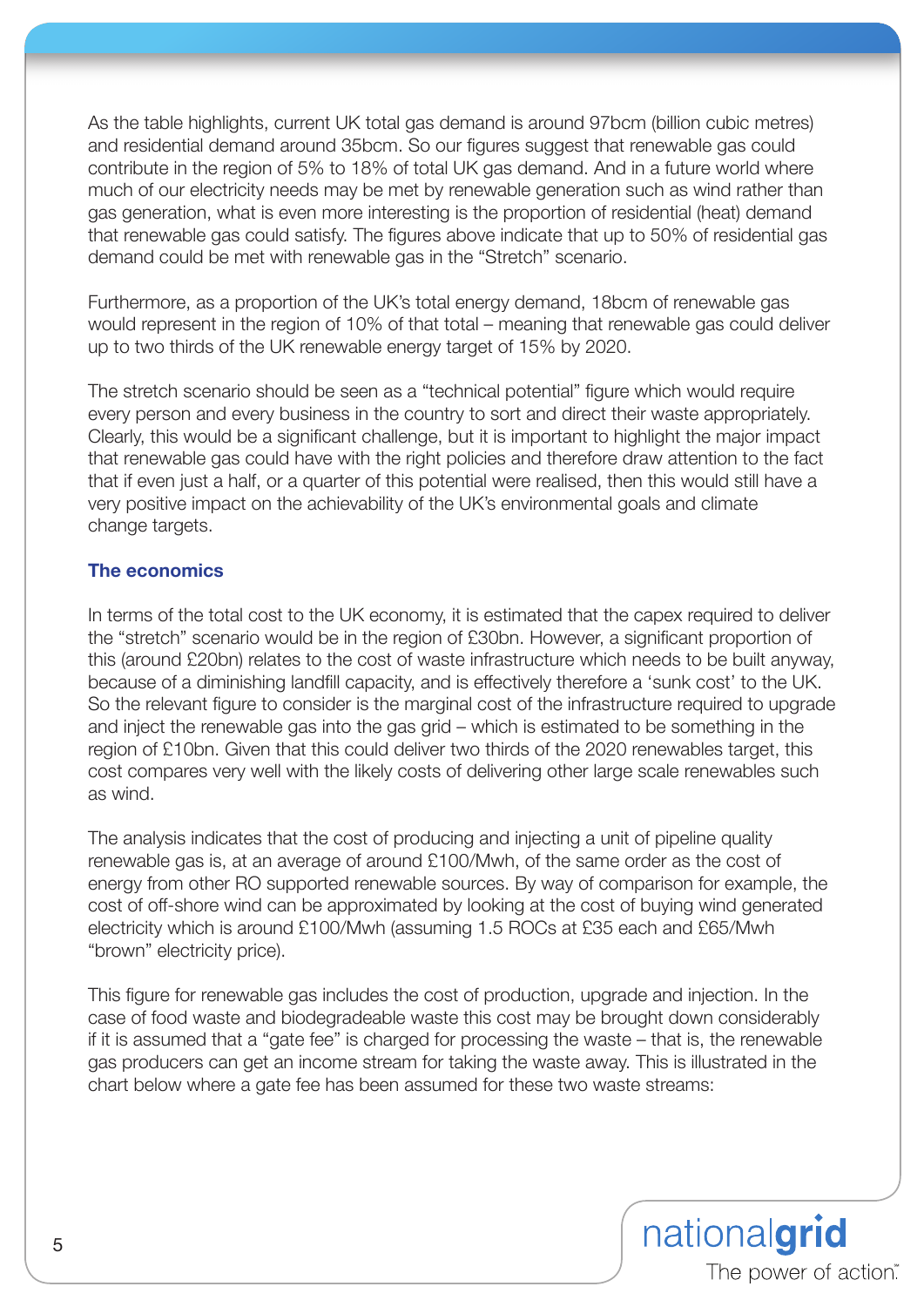



Even if a gate fee is not assumed, the costs for food and biodegradeable waste sourced renewable gas fall within the range of the other categories.

However, in a sense, the comparison with offshore wind, illustrated above, is not a like-forlike comparison because renewable gas represents a unique solution for delivering "green" heat in the UK – a solution that renewable electricity or heat pumps cannot provide without significant additional electricity grid infrastructure investment – particularly at a distribution (low voltage) level. The cost of this additional electricity grid infrastructure required to heat homes using renewable electricity must be added to the cost of wind generated electricity to provide a true comparison. This study has not considered this additional electricity infrastructure cost in any level of detail however an approximation may be obtained by assuming that 25% of the low voltage electricity distribution networks (~300,000km) is replaced at a cost of around £100k per km. This would give a network infrastructure cost of just under £10bn which is of the same order as the **total** cost of the renewable gas solution (as per above).

### Carbon abatement cost

The analysis also considered the cost of carbon abatement with renewable gas – and how that compares with other sources of renewable energy. This indicates that on average, the cost of carbon abatement by displacing natural gas with renewable gas is greater than for displacing "brown" electricity with for example wind. This is because if a unit of "brown" electricity (such as that derived from coal) is displaced by a unit of renewable electricity e.g. wind, then a very carbon intense fuel is displaced by a clean substitute. However, when a unit of natural gas is displaced by a unit of renewable gas then a comparatively 'cleaner' or low carbon fuel is substituted. Consequently, more units of natural gas need to be displaced for the same degree of carbon abatement than would be the case for renewable electricity.

However, as argued above, this is again not really a like-for-like comparison. To make a true comparison, the cost of the additional electricity grid infrastructure should be added to the cost of carbon abatement using renewable electricity.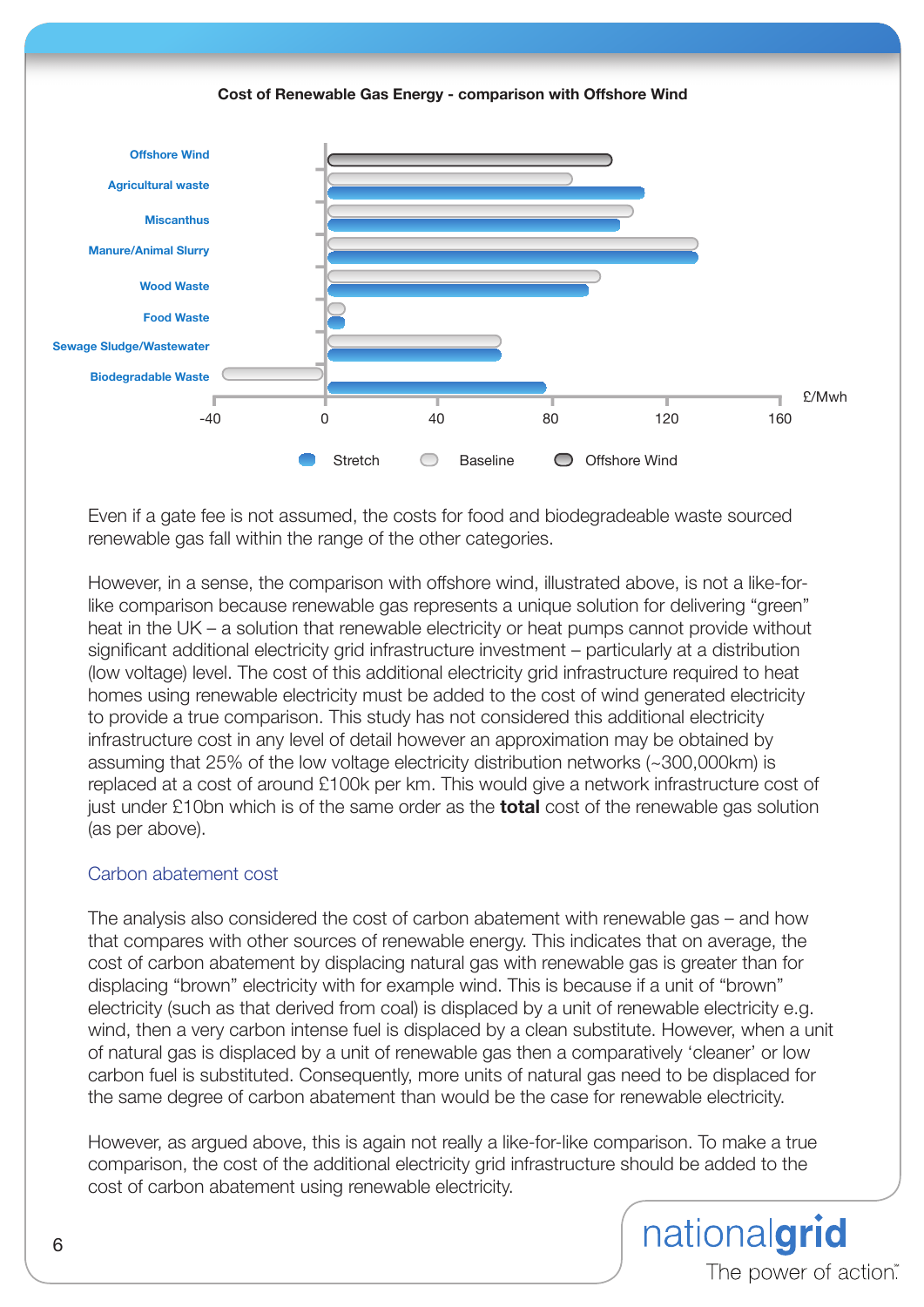#### Conclusion on economics

The analysis indicates that the cost of delivering renewable gas to UK homes is likely to compare very favourably with other proposed solutions for heat such as retrofitting heat pumps or storage heaters to existing homes on the gas grid. Furthermore, although the cost of carbon abatement with renewable gas maybe slightly higher, it must be noted that renewable gas represents a unique solution for heat in the UK - a solution that electricity cannot provide without significant additional and disruptive electricity grid infrastructure investment.

### **The benefits of renewable gas for the UK**

Not only does renewable gas present a great solution for delivery of large-scale renewable heat in the UK, it also addresses the escalating issues of energy security of supply and waste management.

### A solution for heat

As mentioned above, renewable gas being upgraded to biomethane and injected into the UK gas distribution network represents a unique opportunity for the UK to address the issue of renewable heat with a single, large scale solution. Renewable gas can be delivered using existing gas distribution infrastructure. This infrastructure has already been largely paid for by the consumer and is currently being modernised to make it safer and 'greener'. Compared to most other countries this network has a very dense coverage in many parts of the UK which makes it very accessible for biomethane injection and creates advantages over other technologies.

For example, the street-works required to construct district heating networks, in pursuit of bringing lower carbon heat to existing premises is likely to cause major disruption. In contrast, because most houses have systems set up to be heated with gas, there will be no requirement for consumers to have work done in their homes, to have to find capital for new appliances or to be inconvenienced in any way to deliver renewable gas. One other option which is seen as a potential solution for "green heat" is biomass for use in special biomass boilers. However, the logistics associated with transporting and storing such large quantities of biomass to consumers' premises would be significant. Gasification of this biomass at a few central locations, with injection of the gas into the grid would remove these logistical issues. As such, renewable gas represents a simple solution for the grid-connected consumer – compared to all other alternatives for renewable heat. It is also a solution that avoids the complex issue for the government of developing and delivering incentives to drive consumers into action.

This study recognises that there will be certain geographies and locations for which alternative solutions to renewable gas such as heat pumps or district heating are likely to be preferable. For example, off-gas grid houses or new builds are likely to be good candidates for the alternative solutions. However retrofitting existing houses which are on the gas grid with alternative heat solutions will be costly and time consuming in comparison with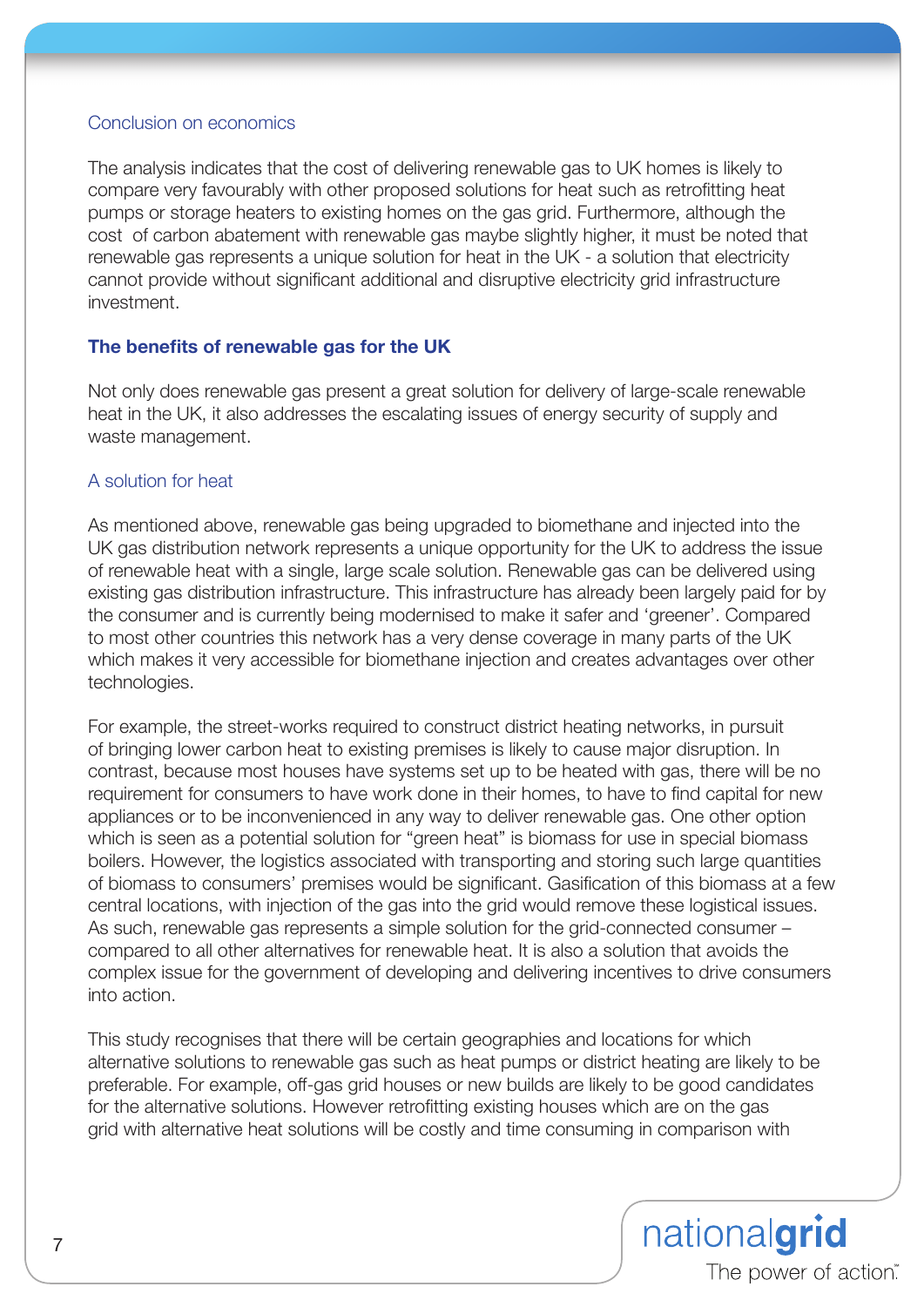renewable gas. And as we look forward to 2050, it is important to recognise that delivering 80% emissions reductions is going to require a very sizeable contribution from heat which only renewable gas is able to deliver without significant inconvenience to consumers and other residents of the UK.

#### A solution for managing waste

Regardless of whether biomethane injection is introduced in the UK, the country will need to make a significant investment in waste infrastructure to deal with the declining landfill capacity. Anaerobic Digestion (AD) and gasification are both good alternatives for treating waste. AD, which is more established, is an enclosed process of which the by-product (other than renewable gas) is a very high quality fertiliser which could be used on UK land and which would reduce imports of fertiliser into the UK. Although gasification is a less established technology, it is preferable to incineration from an emissions perspective. This means that both AD and gasification do not face the same kind of environmental, air pollution issues as incineration which is the main alternative for processing waste as landfill capacity declines.

#### Energy security of supply benefits

Renewable gas production in the UK would mean that this country would continue to have an indigenous supply of gas on which it could rely as North Sea reserves run down. Furthermore, the renewable gas solution creates the possibility of importing biomass for gasification, increasing diversity and thus security of supply. Finally, renewable gas has a significant advantage over almost all other sources of renewable energy in that it can be easily stored – either in the form of gas, or as a solid biomass (e.g. wood chips).

#### **What does government need to do to deliver renewable gas to the UK?**

There are no insurmountable barriers to delivery. Technically, renewable gas production, upgrade and injection is possible and the upgraded gas will be safe to use in consumer appliances provided that the gas meets the UK specifications set out in the Gas Safety (Management) Regulations (GS(M)R) 1996. Typically, renewable gas has a lower calorific value (CV) than natural gas (even when it meets the GS(M)R) which means that some consumers downstream of a biomethane injection plant might receive less energy per unit of gas than the average. This is not a technical issue but a commercial, billing issue that may be resolved in the short term by enriching the gas with small quantities of propane. However in the longer term, it should be possible to work with Ofgem to develop a billing regime to reflect the different CVs of different sources of gas.

This study does not however underestimate the effort that will be required on a number of fronts to deliver renewable gas to the UK. The main hurdles to delivery are commercial, policy and regulatory and the following changes are urgently required:

◆ A commercial subsidy or incentive to level the playing field between renewable gas upgrade and injection and use of renewable gas for electricity generation. The existing Renewable Obligation (RO) scheme ensures that all renewable gas is used to generate electricity, regardless of whether the waste heat is being captured and used, and whether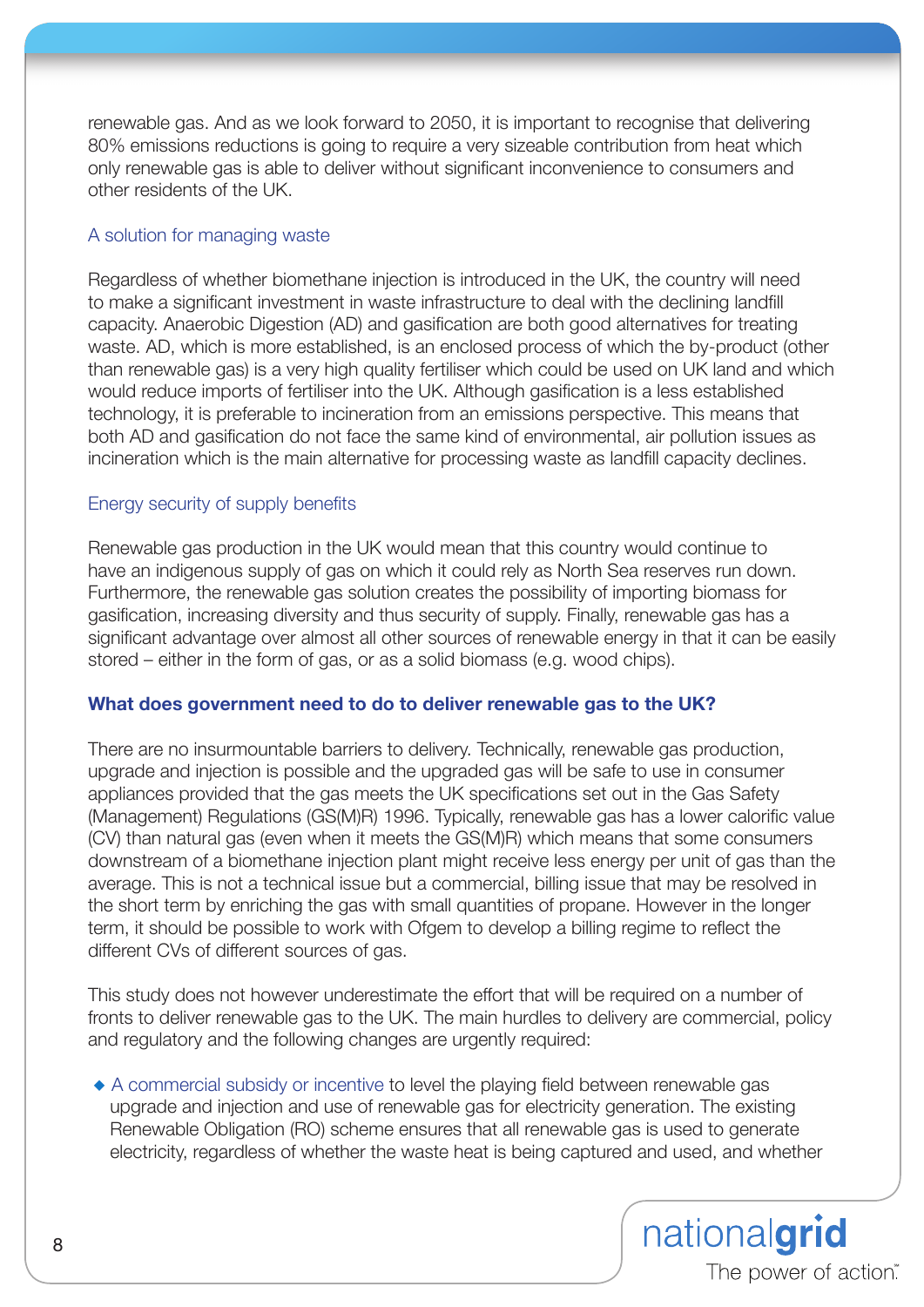this is the best use of the fuel from a carbon or environmental perspective. The biomethane injection incentive can be delivered through the renewable heat incentive mechanism which the Government recently gave itself powers to develop in the Energy Act 2008. The subsidy should be set at a level to provide enhanced returns to the producer when the renewable gas is used more efficiently by injecting into the gas grid, rather than used for generating electricity.

A major concern is that if this subsidy is not introduced quickly enough, the Local Authorities and other waste producers will enter into long term contracts with companies to incinerate the waste, meaning that the opportunity to convert to renewable gas and gain the associated benefits is missed. DECC have indicated that they are willing to look at interim measures that could be taken to provide bridging funding for producers between now and when the incentive is introduced - this will be key to enabling the UK to grasp the full potential of renewable gas.

- ◆ A comprehensive waste policy and regulatory framework is required to ensure that each local authority directs its waste streams towards the most appropriate renewable gas technology and that the waste is appropriately sorted at source to facilitate maximum renewable gas production. As highlighted above, this needs to be done quickly to ensure that Local Authorities which are currently examining waste management programmes do not enter into inefficient electricity generation schemes – e.g. incineration plants where the heat is not captured and utilised.
- ◆ The government should continue to fund R&D into AD technology and this should be extended to cover gasification and upgrade technologies to ensure that maximum renewable gas yields are captured from our valuable waste streams. Demonstration plants should be built quickly to jump-start the industry and provide valuable technical and commercial data ahead of the longer term policy changes being made.
- ◆ A regulatory framework should be put in place to provide incentives and clarify roles and responsibilities for gas network owners regarding renewable gas injection connections. And in addition to the CV issue mentioned above, the final key regulatory issue that needs to be resolved is the specification in GS(M)R for oxygen content of pipeline gas which is currently too low to include renewable gas. Providing that the gas does not enter the transmission (high-pressure) tier of the gas network, then our initial view is that the higher oxygen content of renewable gas will not cause any technical or safety problems and hence a change to the regulations will enable the large scale roll out of renewable gas. This view is supported by the fact that biomethane injection is already being deployed in several countries in Europe.

All of these hurdles can be resolved within relatively short time scales if there is the will within government and regulators to do so. As highlighted above, the sooner these issues are addressed, the greater the contribution that renewable gas will be able to make to 2020 carbon and renewable targets. Without action now, a great opportunity could be missed.